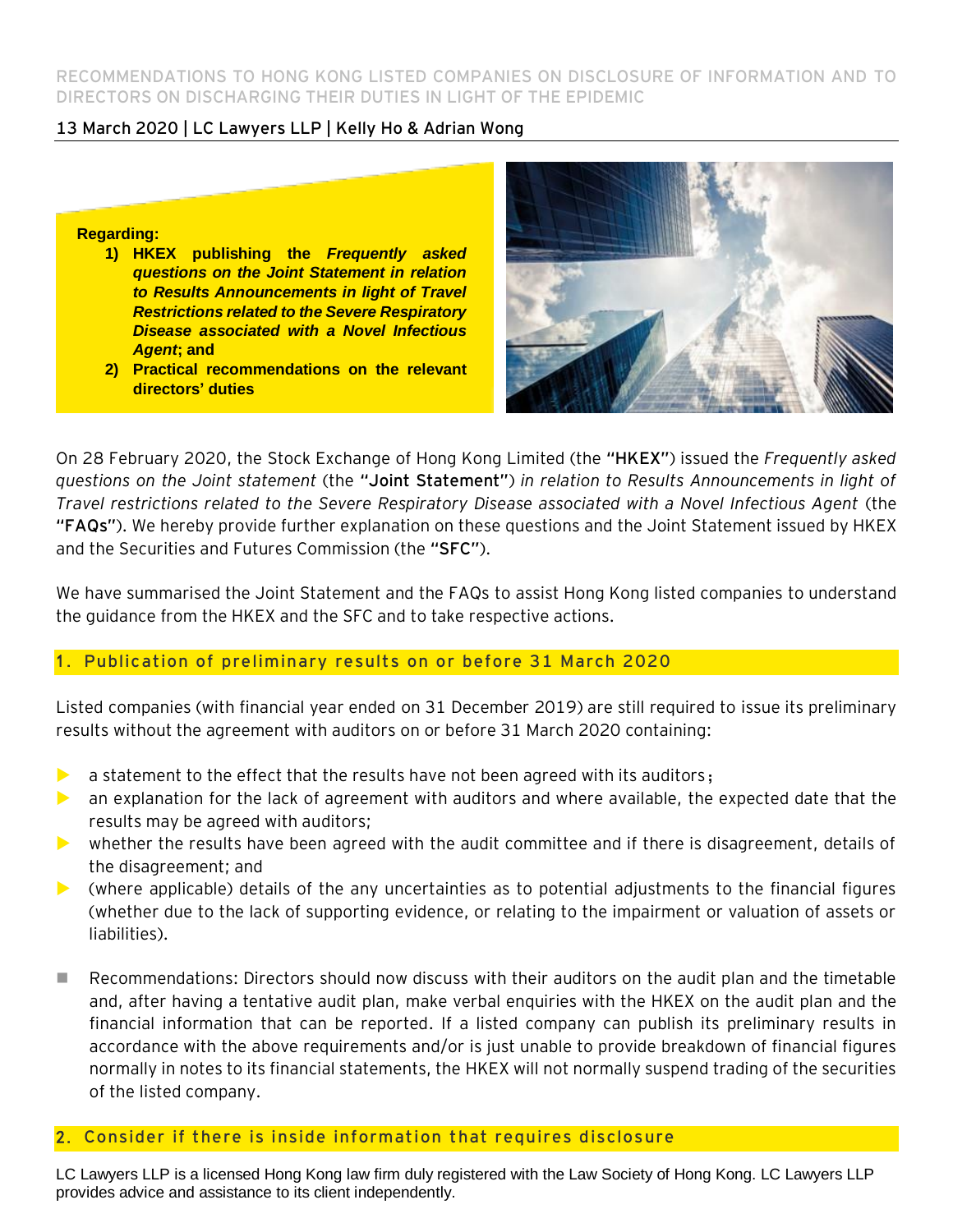If the business operations, reporting controls, systems, processes or procedures of the listed company are materially disrupted by the epidemic and/or the related travel restrictions, directors should assess whether any inside information has arisen, and if so make a separate announcement as soon as reasonably practicable, independent of any applicable requirement under the Listing Rules.

- Recommendations: Director should now discuss with the senior management on the possible impact of the epidemic. Any doubt on the definition of inside information or whether certain information constitutes inside information should be directed to Hong Kong lawyers as soon as possible.
- 3 . **Application for postponement of publication of annual reports is allowed, but the date of holding of annual general meeting ("AGM") is still subject to the place of incorporation of the company**

If necessary, a listed company can now apply to the HKEX to publish its annual report after 30 April 2020. However, it should be noted that the deadline(s) for holding shareholders' meeting and laying financial statements for approval at shareholders' meeting in accordance with the relevant requirements under the laws and regulations of the place of incorporation of the company will not be postponed by virtue of such application to HKEX. For example, the relevant deadline under the Companies Ordinance (Chapter 622 of the Laws of Hong Kong) is six months after the end of a financial year. The HKEX will generally allow listed company to use of technology (e.g. webcast or video conference) to maximise shareholder participation in AGM. However, the company should clearly explain whether shareholders attending the AGM by webcast at a remote site can vote and if so, how.

■ Recommendations: Listed companies should consult the legal advisers of its place of incorporation on the relevant laws and regulations on the deadline(s) for holding shareholders' meeting, sending notice for meeting and the requirement on the format of general meetings. After that, listed companies should discuss with auditors on the suitability of its audit plan and timetable.

## 4. Extension of the blackout period to the date of the release of the audited financial **results**

The blackout period will end only when the listed company releases the audited financial results (or an announcement confirming that the released results have now been agreed with auditors).

■ Recommendations: If a director has any financial difficulty and has to sell his shares during the blackout period, he should consult a Hong Kong lawyer as soon as possible.

## 5 . **Responses to situation where there are material differences between the circumstances and unaudited financial information published, and the reality**

If the development of the epidemic renders the information in the announcement published inaccurate or there are material differences between the items in the audited financial results and those in the published unaudited financial results announcement or material information can be supplemented, the listed company should issue a supplemental announcement to explain the difference and the reason behind. Generally speaking, the SFC and the HKEX will not take disciplinary action solely because of material differences in financial information published. Yet the listed company and its directors have the duty to be diligent and reasonable in their treatment of accounts and evaluation of the information available in good faith.

LC Lawyers LLP is a licensed Hong Kong law firm duly registered with the Law Society of Hong Kong. LC Lawyers LLP provides advice and assistance to its client independently.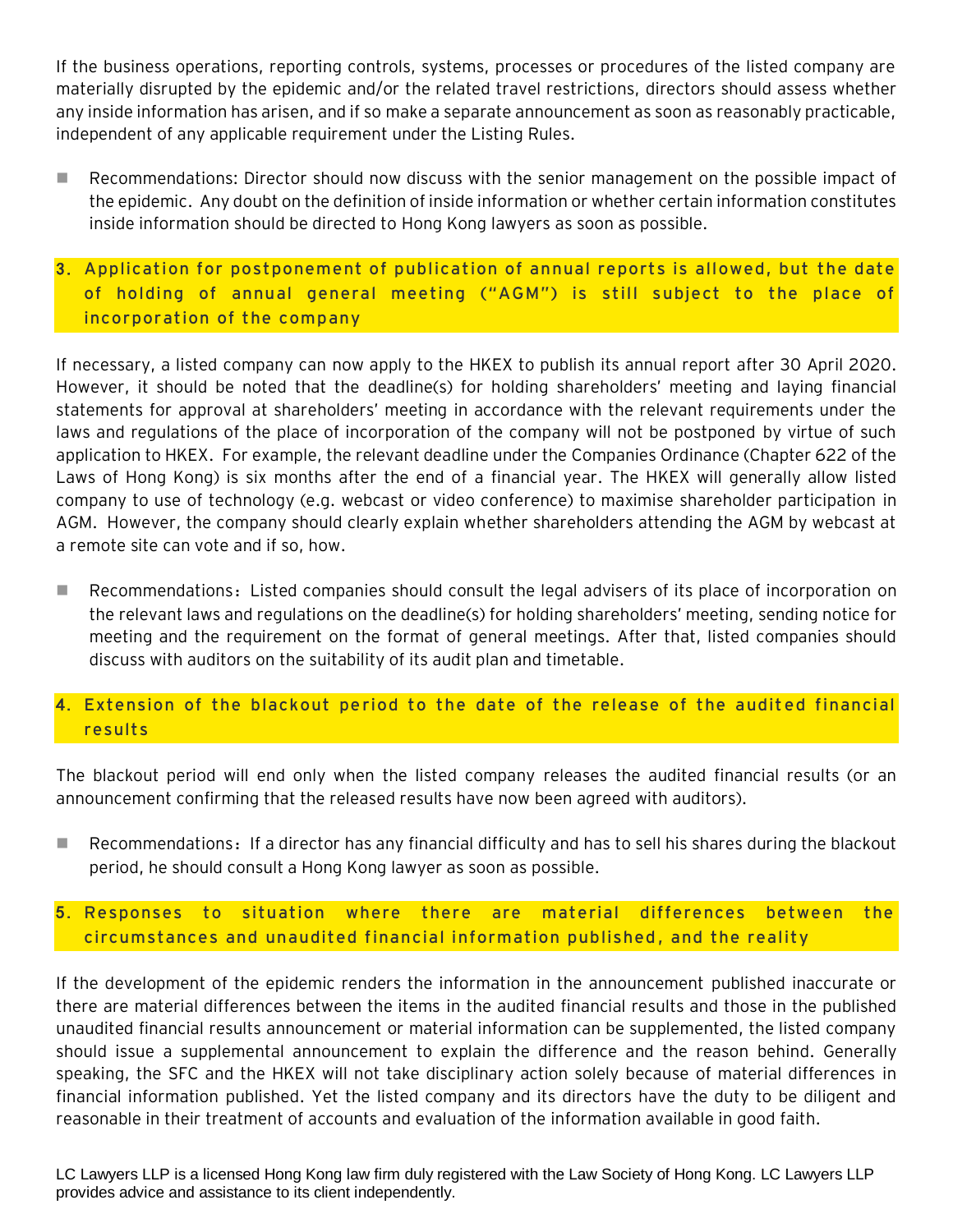■ Recommendations: In order to reduce the potential material differences, a listed company, its board of directors and its audit committee should discuss the key audit matters with its auditors timely. To facilitate the preparation of the financial information and the analysis of the financial conditions, one may refer to the e-News published by the Financial Reporting Council (the "FRC") on 6 February 2020 [\(https://www.frc.org.hk/en-us/enews/202002/enewsletter\\_202002\\_en\\_Final\\_website.pdf\)](https://www.frc.org.hk/en-us/enews/202002/enewsletter_202002_en_Final_website.pdf) *(Note: see section 6 below for simplified extract of the said publication)*, and the Hong Kong Institute of Directors' response to the Joint Statement published on 7 February 2020 [\(https://www.hkiod.com/7Feb2020\\_final.pdf\)](https://www.hkiod.com/7Feb2020_final.pdf) *(Note: see section 7 below for simplified extract of the said publication)*.

## 6 . **Key advices to directors by the FRC (simplified extract)**

FRC focuses its inspection work on areas which are more vulnerable to changes in the economic environment (e.g. management's impairment assessment, revenue recognition and auditors' independence and sceptism), they would like to draw the attention of the board of directors of Hong Kong listed companies and audit committee to the followings:

- $\blacktriangleright$  delegation to the audit committee of the oversight of financial reporting and external audit do not absolve the board of its obligations. The board of directors have ultimate responsibility for the integrity and accuracy of financial statements, ensuring that the finance-related function is appropriately resourced and has suitably qualified staff to prepare financial statements that give a true and fair view in accordance with the applicable financial reporting framework. They must also put in place necessary internal control so that the financial statements are free from material misstatement, whether due to fraud or error;
- $\blacktriangleright$  directors, have a key responsibility to approve the assumptions adopted by the entity, exercise judgment and make estimations in the key areas, with due care. In the preparation of the financial statements, directors should base on realistic but not overly optimistic assumptions. When assessing the entity's ability to continue as a going concern, directors should take into account all available information about the future (e.g. economic slowdown, epidemic, industry challenges, operating losses, suspension of operations, working capital deficiencies, loan defaults or denial of credit from suppliers) which is at least, twelve months from the end of the reporting period.;
- audit committee has the duty to supervise the process of financial reporting, focusing on the emerging risks and questioning management's judgements and assumptions (e.g. forecasts and underlying assumptions used in impairment and going concern assessments) which may have significant impact on financial reporting; and significant subsequent events;
- $\blacktriangleright$  there is a clear relationship between audit fees and audit quality. After considering the size, complexity, and risk profile of the entity, the audit committee should strike the right balance between the level of audit fees, and the efficiency and effectiveness of the audit process. Audit fees should be realistic so that the auditor is able to undertake a proper and thorough audit in accordance with auditing standards;
- management, audit committee, and auditors should jointly assess the implication of the epidemic on the year-end audit, such as if it has any significant impact on the entity that requires adjustments and disclosure in the financial statements; whether the auditor has sufficient time and resources to complete the audit by 31 March 2020; and what are the specific and practical impediments that are not capable of resolution and would lead to an expected delay in the completion of the audit; and
- in case of the abovementioned situations, the FRC urges the audit committee to have an independent discussion with the auditor of the listed company, without the absence of or acting through the management to ensure that the auditor is not under undue pressure from management to complete the audit, ensuring audit that quality would not be compromised.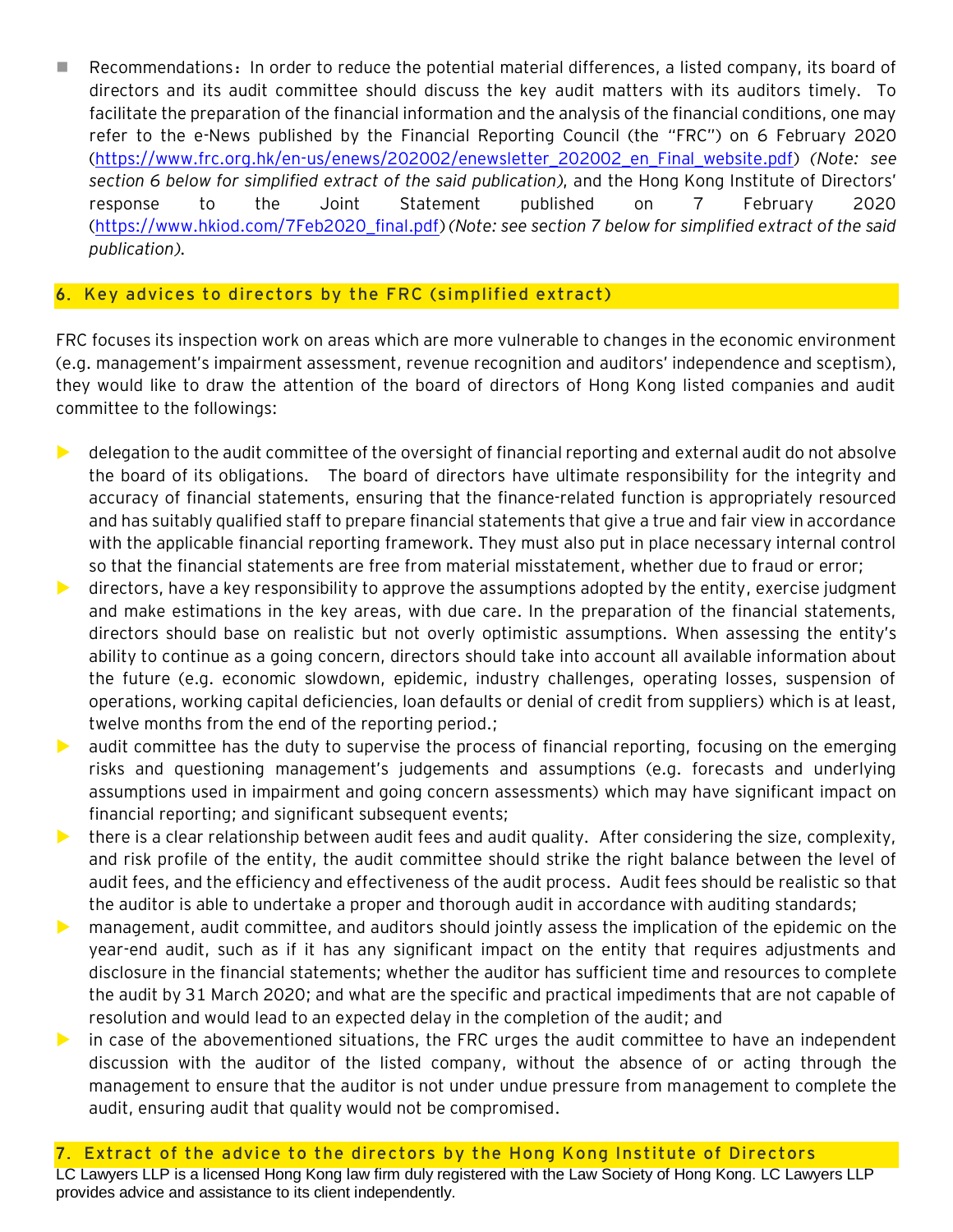If the development of the epidemic renders the information in the announcement published inaccurate or there are material differences between the items in the audited financial results and those in the published unaudited financial results announcement or material information can be supplemented, the listed company should issue a supplemental announcement to explain the difference and the reason behind. Generally speaking, the SFC and the HKEX will not take disciplinary action solely because of material differences in financial information published. Yet the listed company and its directors have the duty to be diligent and reasonable in their treatment of accounts and evaluation of the information available in good faith.

All board members:

- $\triangleright$  are collectively responsible, whether they are executive or non-executive directors;
- should pay attention to key issues that would affect the listed company's financial position, such as cash flow conditions and expectations, valuation of assets, recognition of revenue, re-classification of liabilities caused by certain covenants in loan agreements, etc.;
- should ensure that the audit committee and board deliberations are well recorded in a way that demonstrates they have made the necessary inquiry and met their duty of care *(Note: Any doubt on directors' duties should be directed to Hong Kong lawyers as soon as possible)*;
- should pay attention to the continuous disclosure obligations. Events or occurrences whether due to the coronavirus outbreak *(Note: as well as inside information not exempted from disclosure)* which could have a material impact on share price will need to be disclosed by way of an announcement *(Note: Any doubt on the definition of inside information or whether certain information constitutes inside information should be directed to Hong Kong lawyers as soon as possible)*; and
- that cannot attend in person any committee or board meeting should assess that if they are prevented from obtaining sufficient information to form an opinion. Although committee and board meetings can take place as video conferences, nuances in dialogue and exchanges of views in video conferences may be more difficult to sense than they otherwise could in an in-person meeting. To the extent a director feels this impedes their ability to explain a matter or to make enquires, the director should express his/her worry and not be pressed to go along with the agenda.

Non-executive directors:

- should have obtained from the appropriate executive members (e.g. CFO, CEO, or other positions of senior management as the case may be) written assurance that there has been no failure in internal control, no material inconsistency or omission between the financial records and reality, no unusual event or occurrence at relevant times that could affect the scope, accuracy and reliability of the financial information. Non-executive directors should also keep close contact with key members of the audit team to get help to identify the key areas *(Note: Executive directors should be aware of the above situation in their daily works. Any doubt on directors' duties should be directed to Hong Kong lawyers as soon as possible)*; and
- should be proactive in audit committee and board meetings to question and verify the information, assumptions and assurances given by management. Non-executive directors who are not audit committee members may consider sitting in audit committee meetings to help their understanding

**Note: This material has been prepared for general information purposes only and is not intended to be relied upon as professional advice for any cases. Should you need further information or legal advice, please contact our people below.**